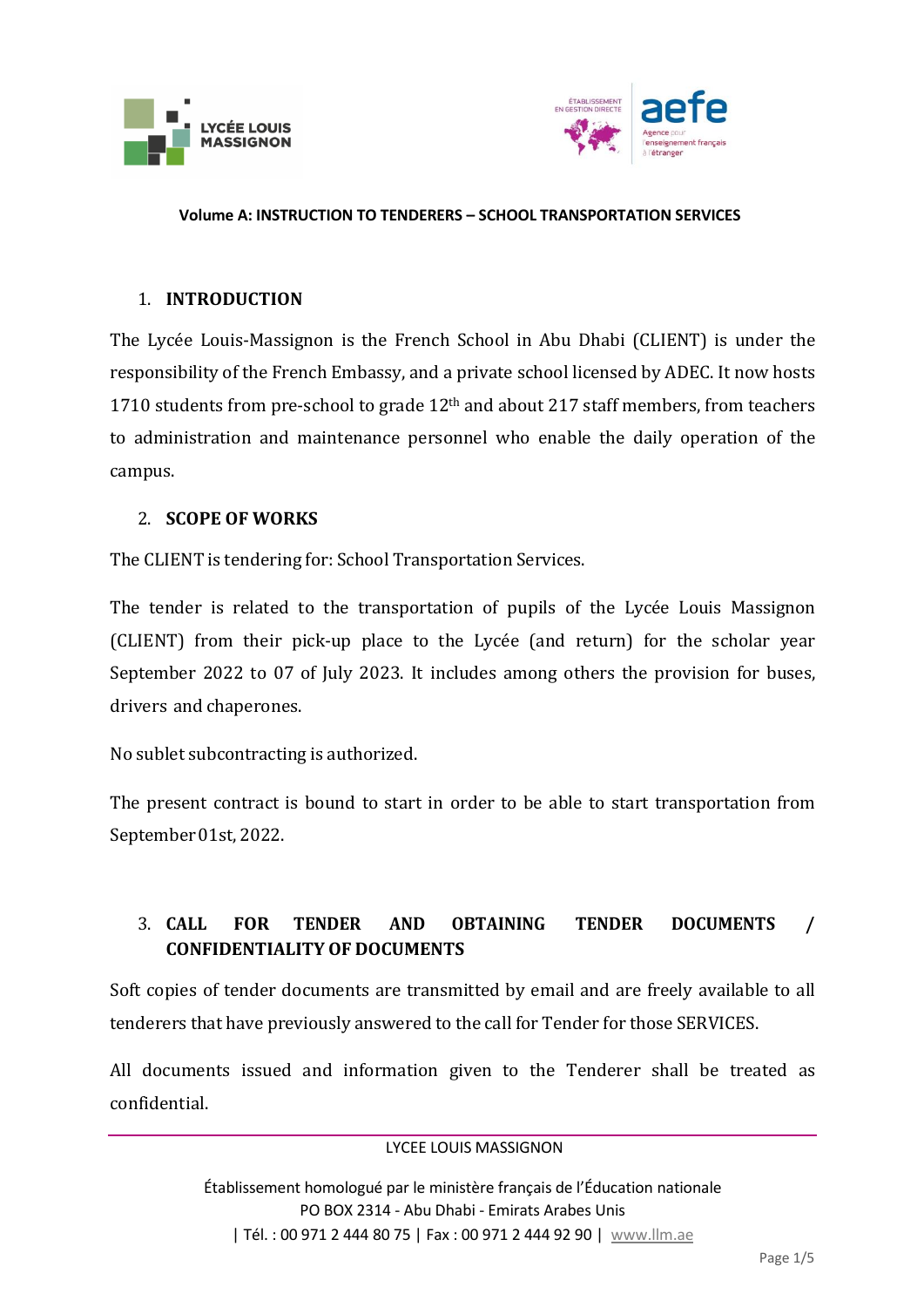



## *4. COST OF TENDERING*

All costs for the preparation and submission of this Tender are at the sole account of the Tenderers. The CLIENT will not be responsible for compensating any expenses which may be incurred by any Tenderer for this Tender.

## 5. **LANGUAGE AND CURRENCY**

The Contract documents shall be drawn up in English, which shall be the governing language of The Contract. However, should the CLIENT request the translation of any document submitted by the Contractor into Arabic it shall be prepared by and at the cost of the SERVICE PROVIDER.

The currency of the contract will be UAE Dirhams. All prices quoted must be in U.A.E. Dirhams (AED). Fractions of Dirhams shall be in Fils.

# 6. CLIENT'S REPRESENTATIVE AND REQUEST FOR INFORMATION (RFI)

In order to ensure uniform interpretation of the specifications and to facilitate the exchange of information, the employer has appointed the following person(s) to represent him for this project:

M. Cédric ALBY – CLIENT Financial Manager

[daf@louismassignon.com](mailto:daf@louismassignon.com)

LYCEE LOUIS MASSIGNON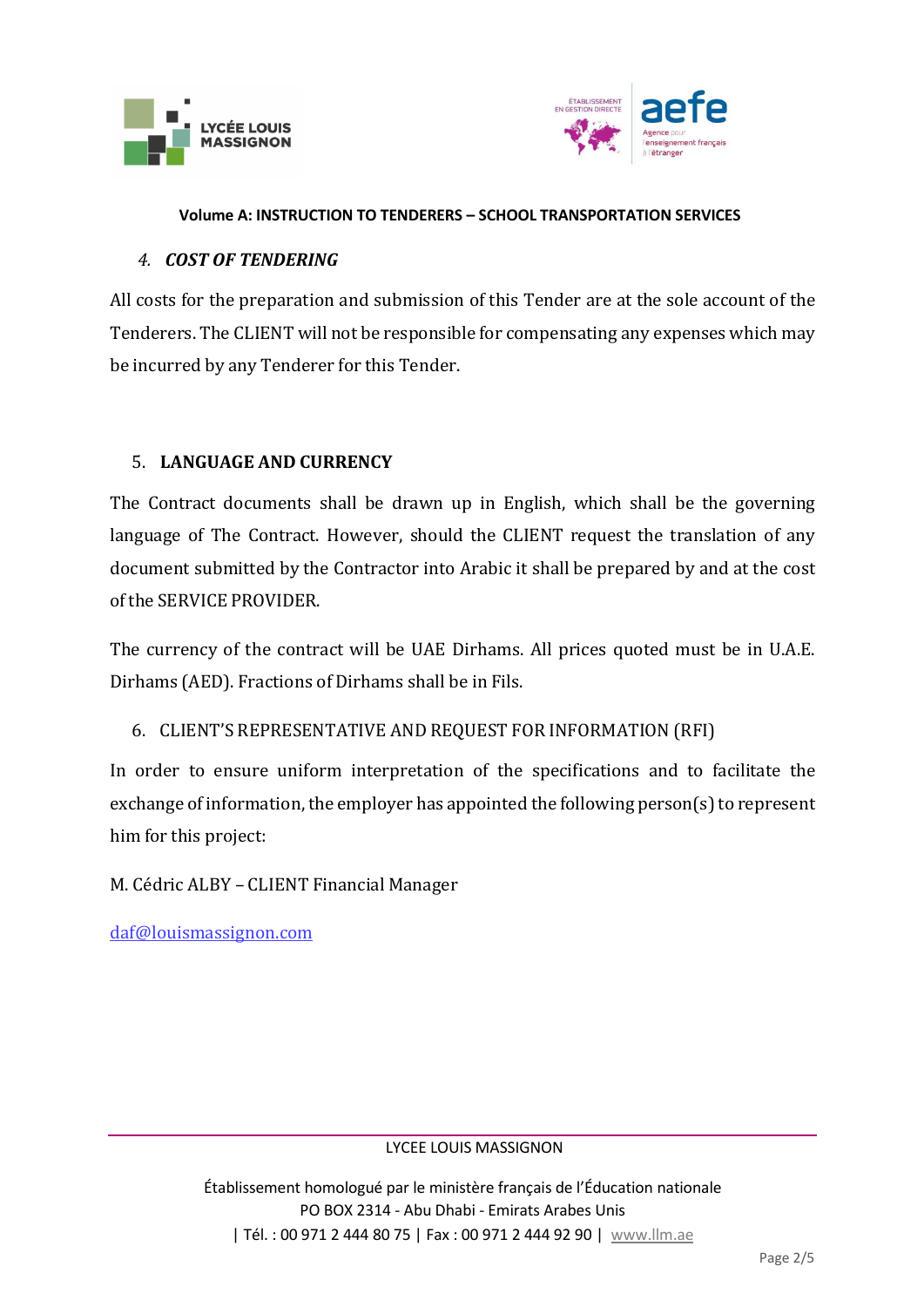



# Miss Sylvie POULAT – CLIENT Deputy Financial Manager

### [dafadjoint@louismassignon.com](mailto:dafadjoint@louismassignon.com)

Should there be any doubt or query in the meaning of any of the Tender documents or as to anything to be performed or not to be performed or as to any other matter, the Tenderer must set forth in writing and submit the same to the Client not later than 7 days before the date stipulated for submittal of Tenders. The replies to written queries, the explanations and clarifications given, and copies of documents will be issued as "Tenderers Bulletin" and circulated to all Tenderers not later than 3 days before the date stipulated for submittal of Tenders.

## 7. **TENDER PRICE/VALITY OF TENDER PRICE**

The prices are firm.

Tenders shall remain valid and binding upon the Tenderer for a period of **90 days**, commencing from the date fixed for submittal of Tenders to the Client and it may be accepted at any time before the expiration of this period. A provision for extension upon mutual agreement shall be explicitly mentioned.

## 8. **TENDER DOCUMENTS TO BE SUBMITTED**

The Tenderers shall submit one complete set of "ORIGINAL" in hard copy in a sealed envelope of the Tender documents together with a soft copy (USB or CD).

The Tenderers shall submit the following documents signed and stamped:

VOLUME A - The instructions to tenderers

LYCEE LOUIS MASSIGNON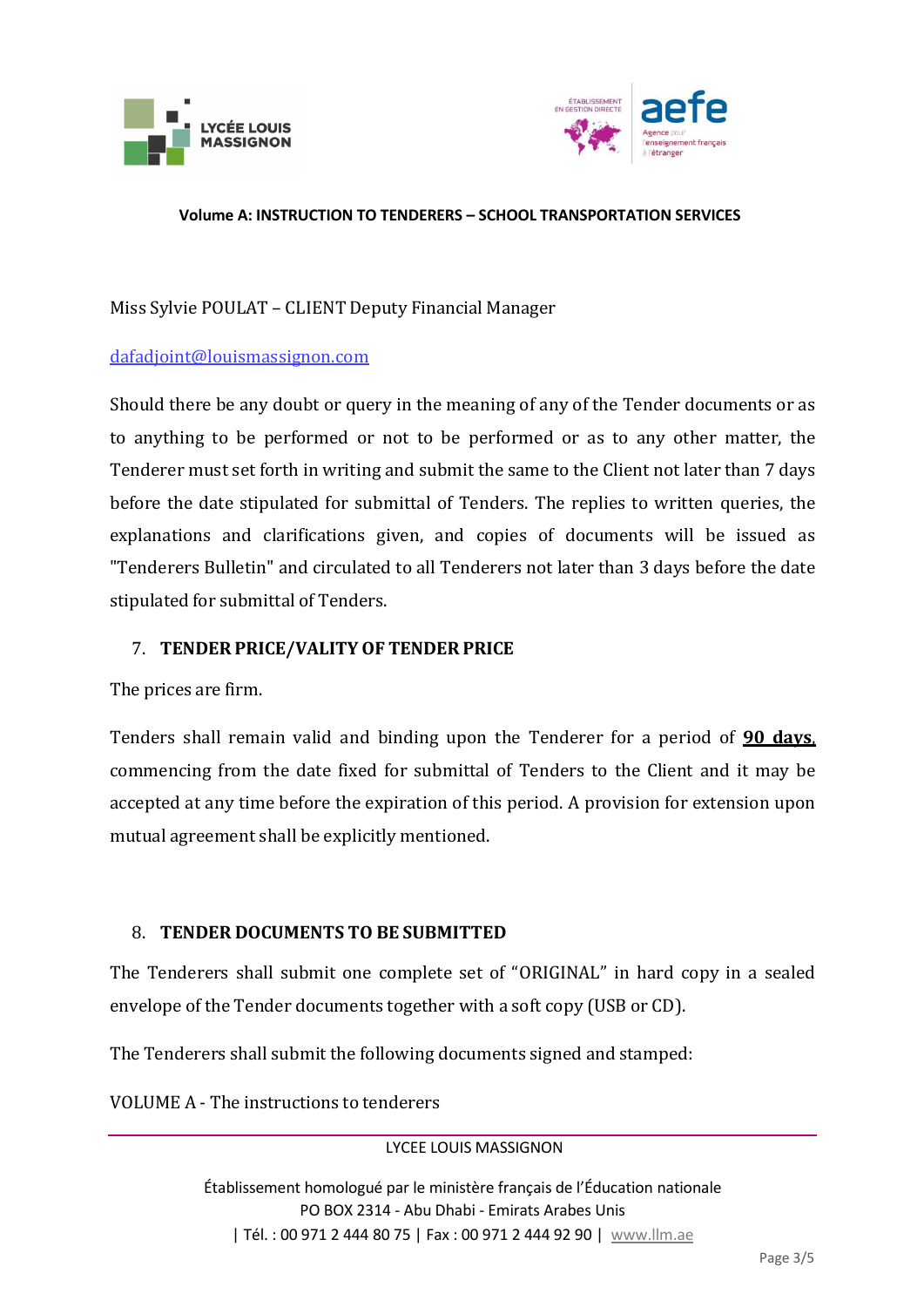



VOLUME I - Conditions of Contract of the SERVICES.

VOLUME II- Scope and Specifications of the SERVICES

All the above documents shall be dully signed and stamped.

In addition, the documents following documents shall be provided: VALID

TRADE LICENSE: Copy *of the current trade license (DED Abu Dhabi)* 

VALID LICENSE FROM Abu Dhabi Department Of Transportation

AUTHORIZED REPRESENTATIVE duly substantiated by the *Power of attorney*

MOL LIST: *Last up to date list of staff*

FINANCIALS STATEMENTS: audited *reports for last three years*

SELETED REFERENCE ON SIMILAR BUISNESS: *The service provider will have to select a minimum of 4 references demonstrating its ability to perform the services required in the tender*

COVER LETTER: The SERVICE *PROVIDER will explain the reasons of answering the Tender and confirming full compliance with the technical and contractual condition set forth by the CLIENT*

TECHNICAL OFFER: *The service provider must submit an example menu for 20 days based on the Specifications and Scope of Work and the CVs of the key personnel*

COMMERCIAL OFFER: Prices detail must be presented for meals and items sold in the kiosk

LYCEE LOUIS MASSIGNON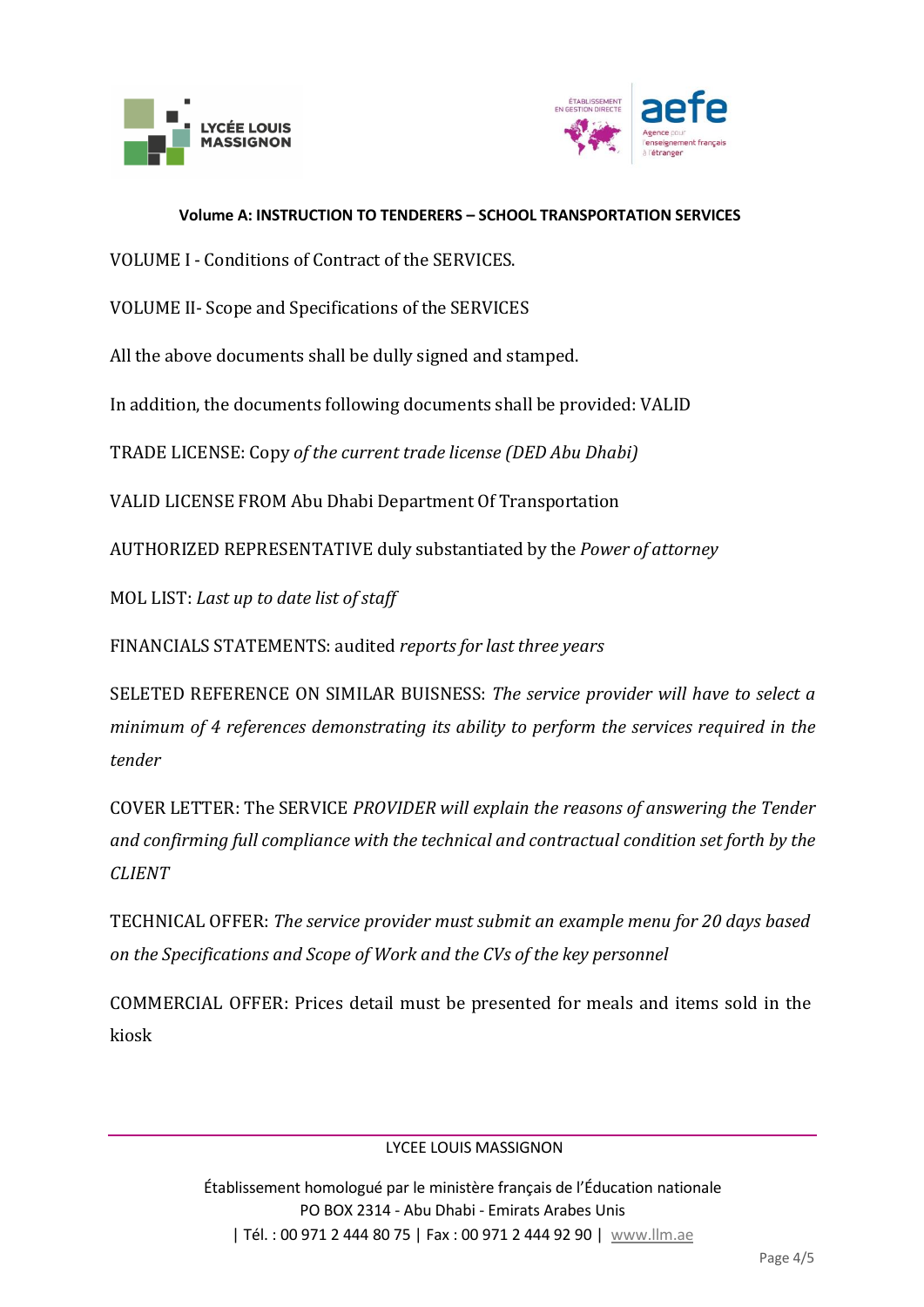



## 9. **TENDERSUBMISSION**

Tender shall be submitted in plain (i.e without any mark allowing the identification of the Tenderer) sealed envelope at the CLIENT's premises reception desk.

The envelope shall be endorsed as follows: "LLM – TRANSPORTATION SERVICES"

The Tender shall be deposited not later than **May 12 th 2022 noon.**

## 10. **APPLICABLE LAW**

The applicable law for the Tender and the Contract will be the applicable Emirati law.

## 11**. ACCEPTANCE**

Tender will be evaluated upon the bid handed by the Tenderers.

The award criteria are as follows:

- The feasibility of responding to the requirements of the call for tenders (30%)
- The price (40%)
- The qualifications and experience of the personnel assigned to the performance of contract (25%)
- The complete file (5%)

The Tenderers must be prepared to meet the CLIENT's representative's office during tender evaluation if requested to do so, in order to clarify and/or amplify any part of his Tender.

The CLIENT is not binded to accept the lowest or any tender and will not state a reason for the acceptance or rejection of a tender.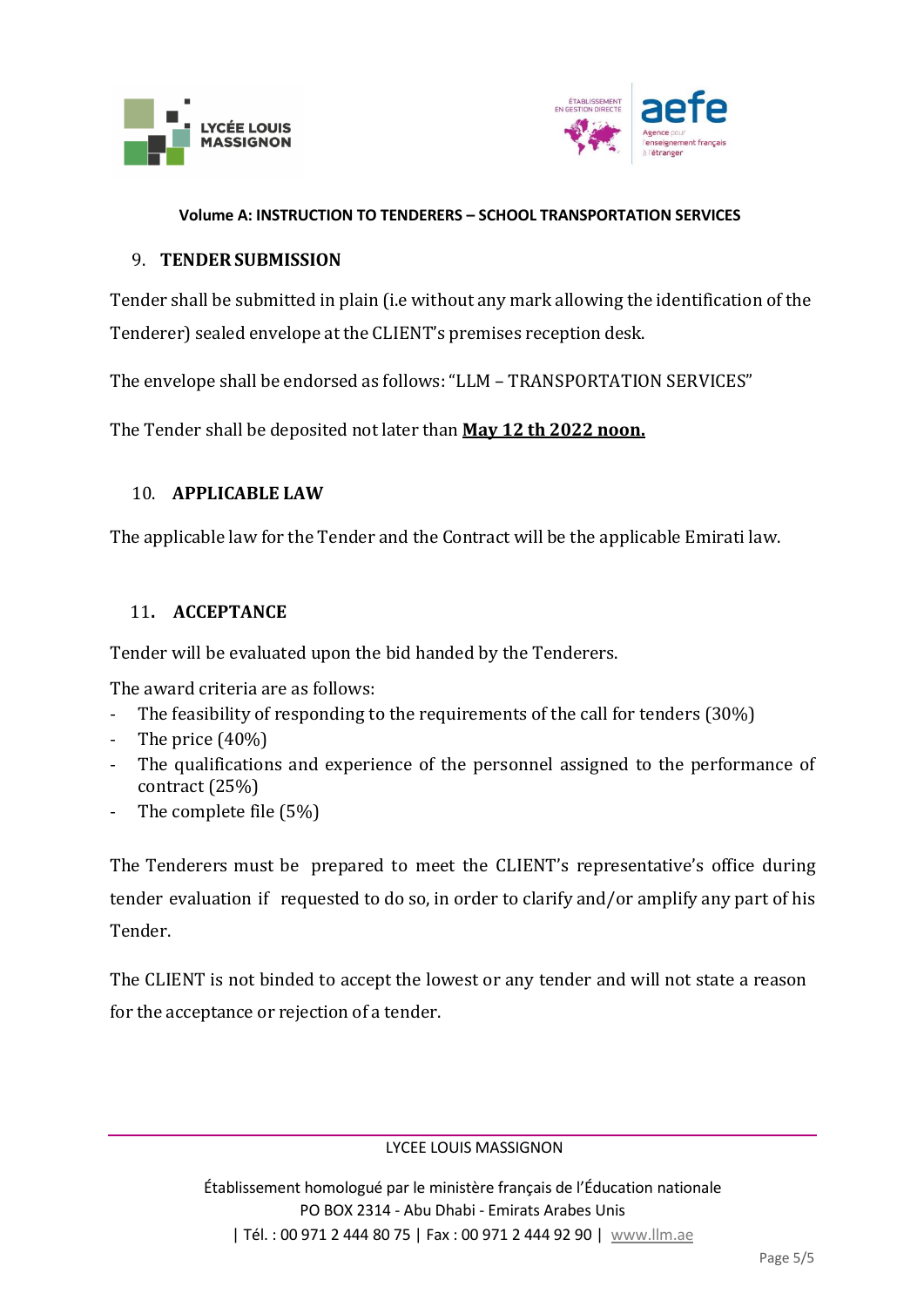



## *THIS CONTRACT IS ENTERED INTO BETWEEN:*

*- XXXXXXXXXXXXXX* hereinafter called the "**SERVICE PROVIDER**"

#### **AND**

*- Lycee Louis Massignon*, having its address at P.O. BOX 2314 - ABU DHABI hereinafter called the "**CLIENT**",

For the purposes of the transport of the School's students and staff, hereinafter called "*SERVICE PROVIDER*".

- *Whereas, the CLIENT requires the performance of the SCHOOL TRANSPORTATION SERVICES at its premises located in Abu Dhabi,*
- *Whereas, the SERVICE PROVIDER declares it is qualified, able and willing to carry out this responsibility as per the terms, provisions and conditions herein contained,*
- *Now, therefore, in consideration thereof, and in view of the mutual covenants and agreements, the CLIENT and the SERVICE PROVIDER agree as follows:*

## *1.* **DESCRIPTION OF THE SERVICES**

The SERVICE PROVIDER shall provide the school transport services for the CLIENT all along the academic year in accordance with the school calendar annexed to Volume II hereof.

The quality of the SERVICES and other obligations / requirement is fully detailed in the Volume II of this CONTRACT which is fully enforceable as Scope of Services and Specifications.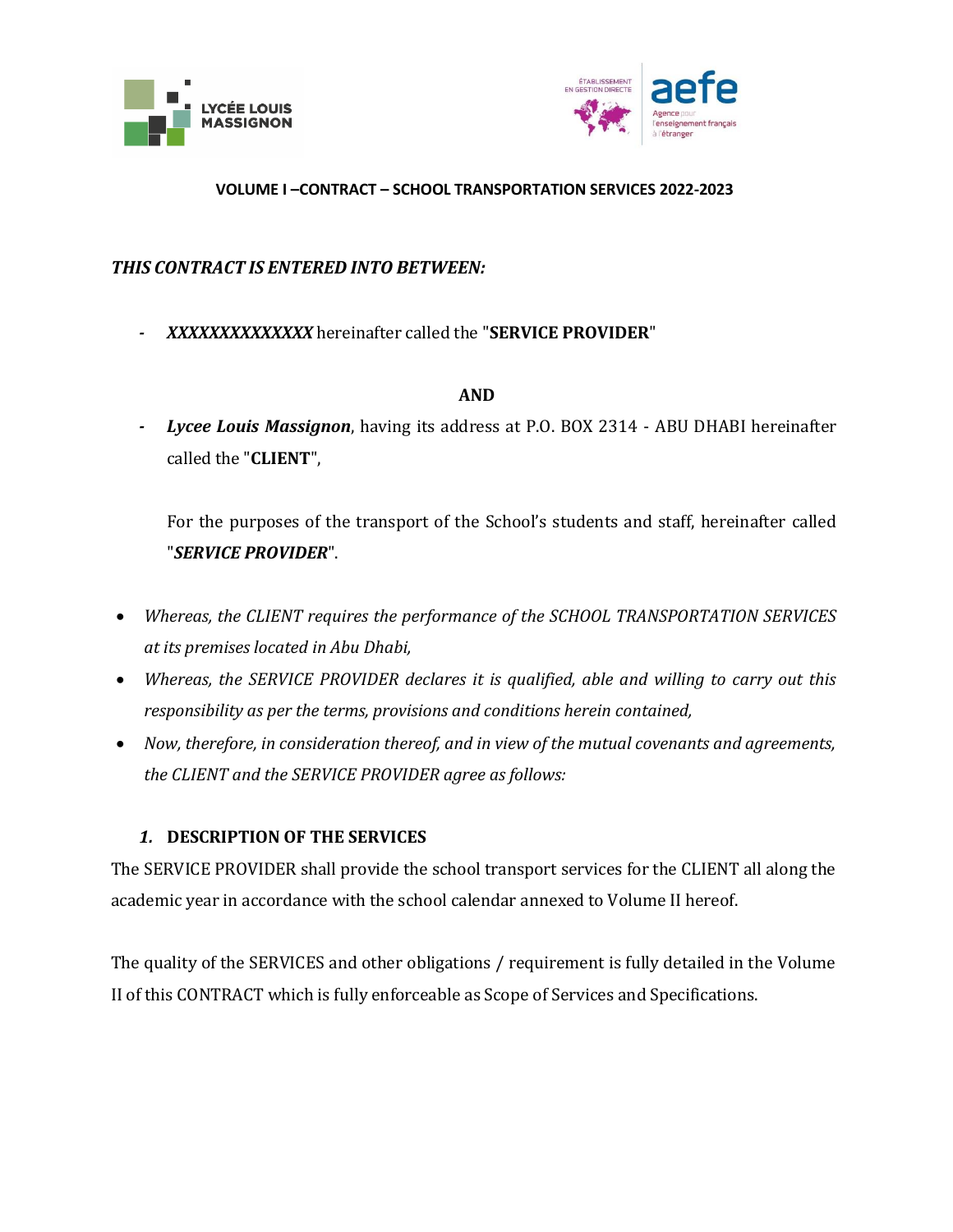



## *2.* **INSURANCE**:

The SERVICE PROVIDER may be held responsible only as part of the performance of the SERVICES provided for in Volume II of the CONTRACT.

The SERVICE PROVIDER undertakes:

- Motor insurance covering AED xxxx per occurrence as a minimum.
- To take up an assurance coverage with a company of sound financial standing to cover his Third-Party Liability and in particular all the buses should cover proper insurance to the buses including driver and passengers. The SERVICE PROVIDER shall provide as part of his obligations a written certificate of insurance to the CLIENT.
- To settle regularly his insurance premiums and give evidence thereof as part of his obligations.
- To indemnify the CLIENT for any loss, damage or claim that it may suffer from the provision of SERVICE PROVIDER services.
- In case of deterioration of vehicles (seat, bodywork, icebreaker hammers etc ....) caused by third parties including students, the SERVICE PROVIDER may not pursue remedies against the CLIENT.

## *3.* **THE PRICE**

The prices of the SERVICES are deemed inclusive of all obligations described in Volume II hereof and shall be as follows:

- A fixed price per trip covering the wear and tear of vehicles and operating expenses for drivers, chaperones, diesel and maintenance, etc ... as well as all the obligations described in Specification in Volume II.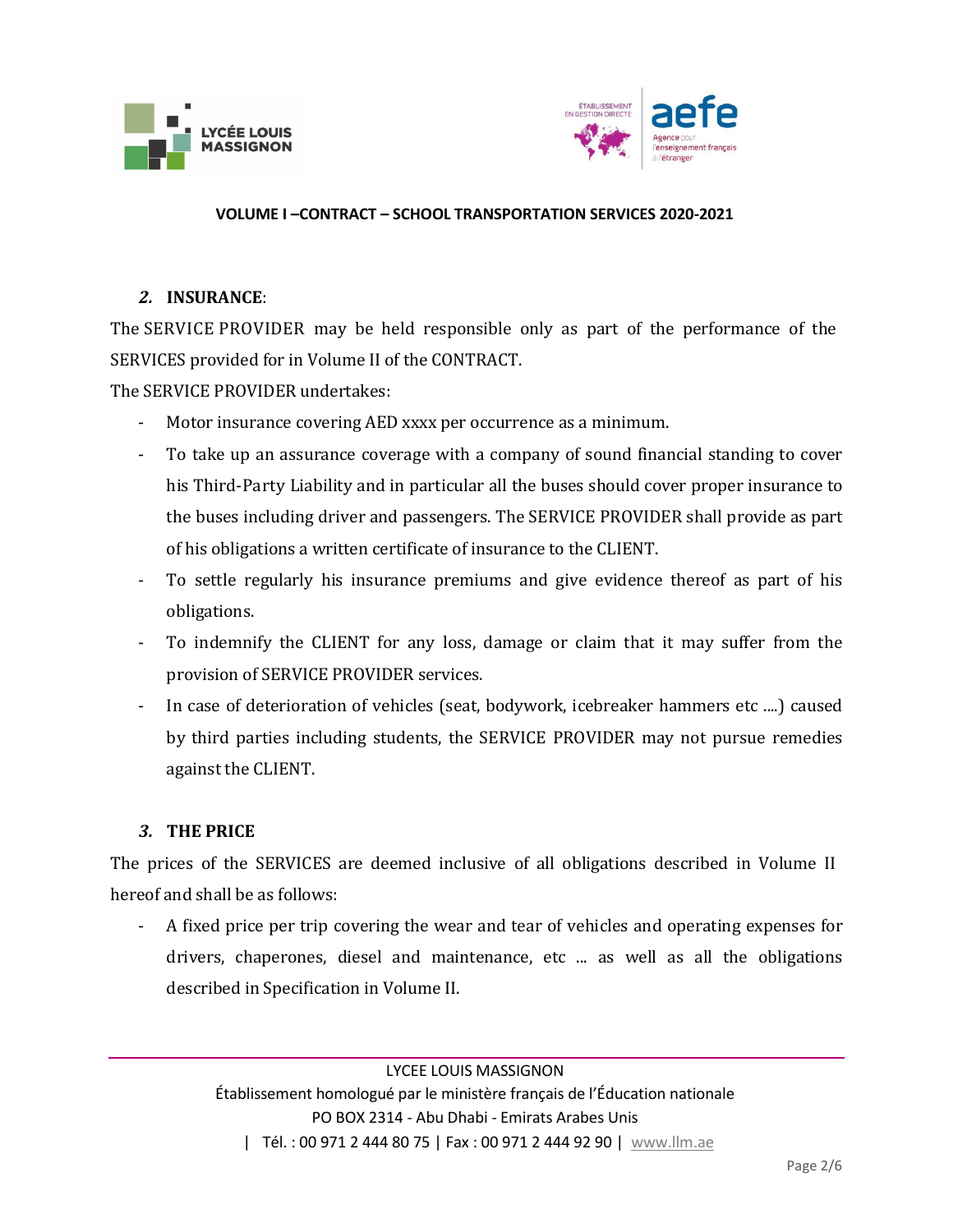



- In certain exceptional cases described in Specification of Volume II, an hourly or daily rental price,
- The rates are defined in Annex I of the CONTRACT

The above prices shall be valid and applicable for the term of the CONTRACT (i.e. One Academic Year), fixed and non-revisable.

VAT is 0% applicable on the CONTRACT.

The minimum price of the CONTRACT is not guaranteed by the CLIENT and the SERVICE PROVIDER waives all claims against the CLIENT related thereto.

## *4.* **TERMS OF PAYMENT**

## **4.1. INVOICING**

The SERVICE PROVIDER shall send on a monthly basis a statement of the transport's services made during the previous month.

The invoicing shall be detailed and clearly show the details of the services performed by SERVICE PROVIDER.

## **4.2. PAYMENT**

The payment shall be made according to the accounting rules of the CLIENT.

The invoices for payment shall be made in one original copy containing the following information:

The name and address of the SERVICE PROVIDER,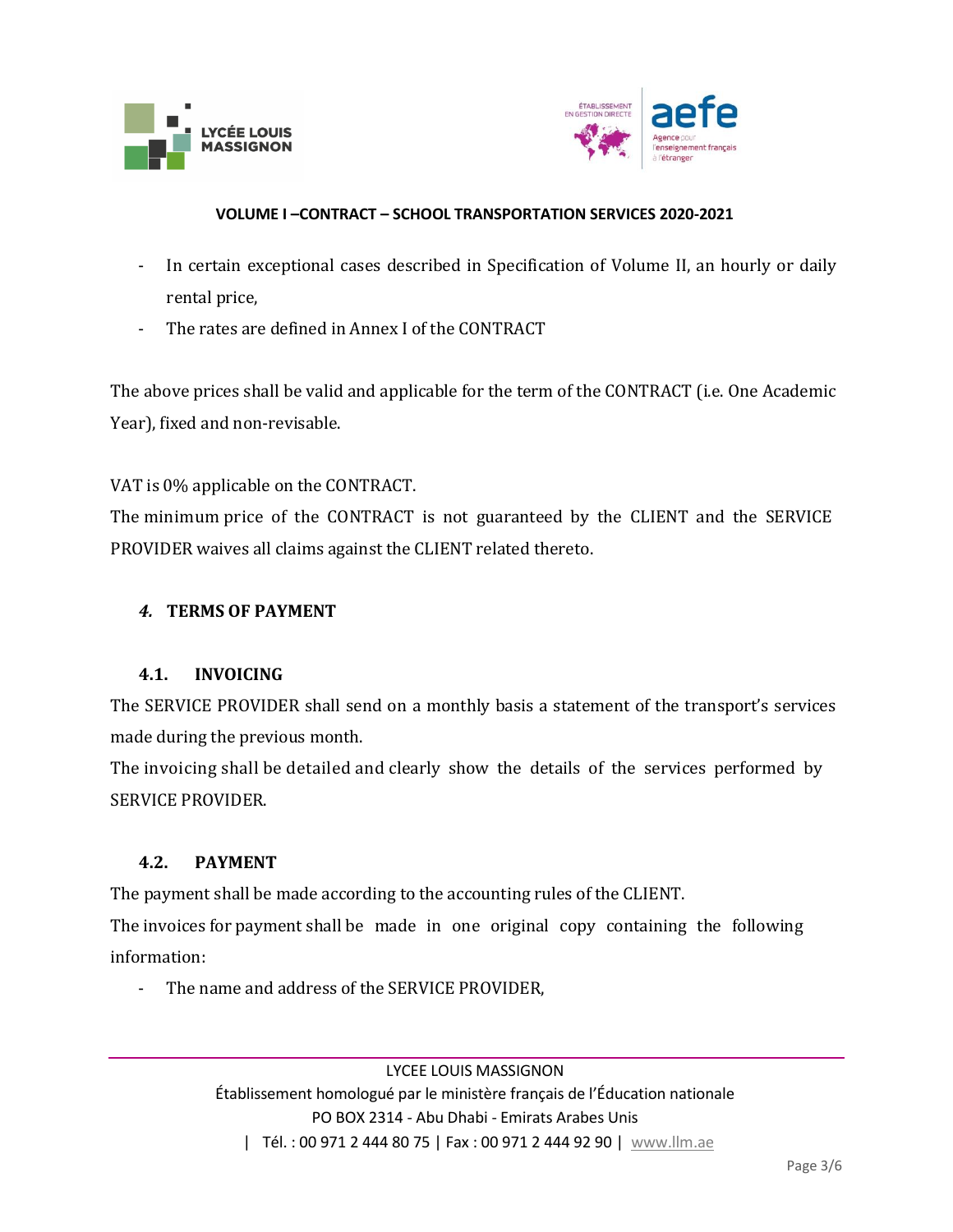



- The bank account IBAN number
- The performed service,
- The amount of the service excluding the tax,
- The applicable VAT,
- The price of ancillary benefits
- The invoice date

In case of renewal of the CONTRACT, the evolution of the rates can intervene and shall be made according to the evolution of the prices in the sector of the transport and with the CLIENT's agreement. It cannot be higher than  $5\%$  per year. It must be notified in writing before the  $15<sup>th</sup>$ day of June preceding its date of application.

In the event of disagreement between the parties as to the evolution of the prices, the new prices of the services will be calculated by applying on the tariffs of the school transport the variation intervened to the highest tuition fees on the preceding September 1<sup>st</sup>. The increase may not, in any case, be greater than 5%.

The CLIENT shall have 30 days to pay. All payments must be made by bank transfer.

No payment will be made until an irrevocable bank deposit is issued from a local bank equivalent to 10% (Ten percent) of the estimated total price of the CONTRACT.

## *5.* **VALIDITY OF THE SERVICE DELEGATION CONTRACT AND SAFEGUARD CLAUSES:**

The CONTRACT is concluded for One (01) year. It can be renewed expressly by the CLIENT. The CONTRACT may be interrupted and / or terminated at any time by the CLIENT by registered letter (with acknowledgment of receipt from SERVICE PROVIDER) in case of SERVICE PROVIDER's non-compliance with the specification's clauses.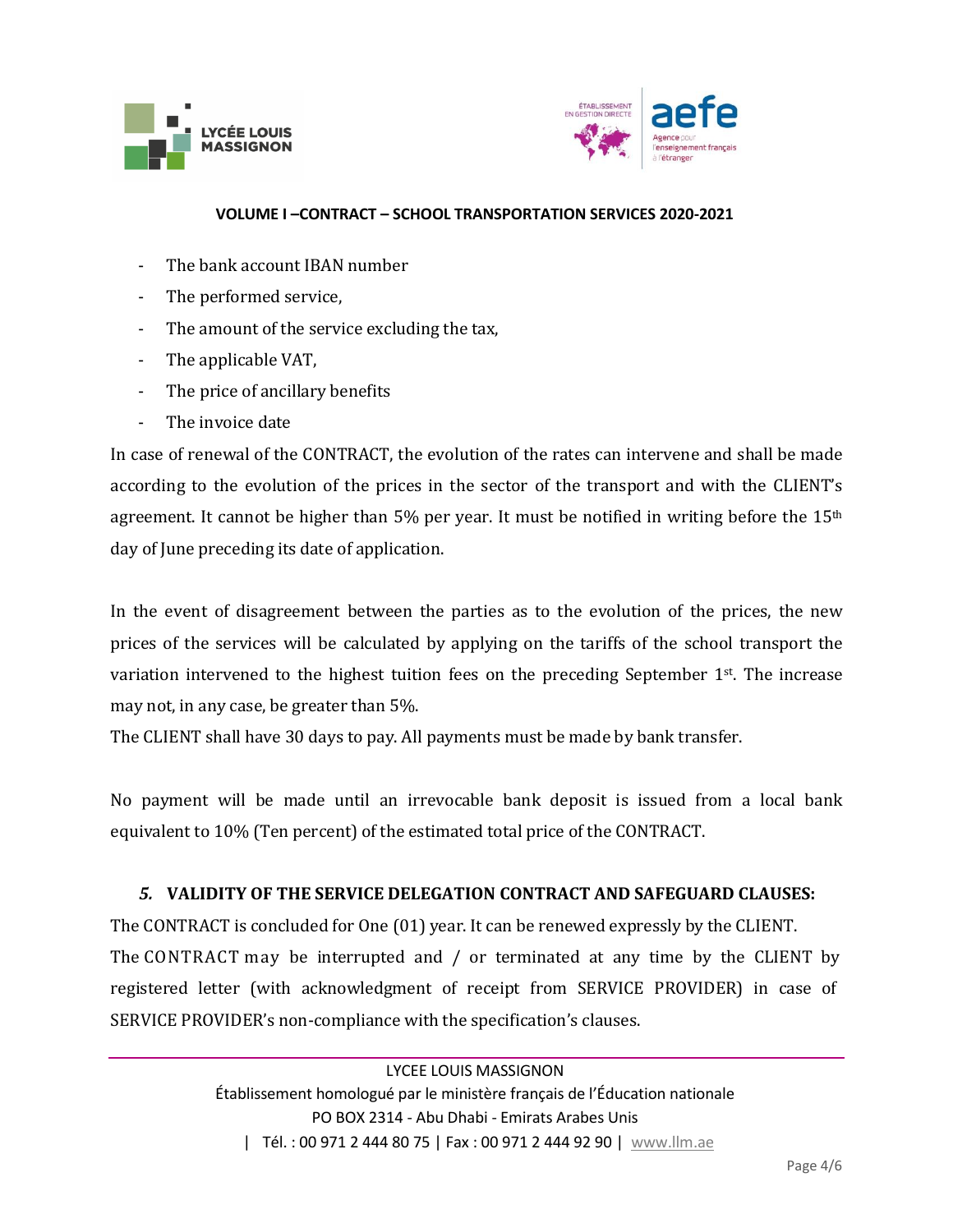



This case will not entitle SERVICE PROVIDER to **any** compensation.

The SERVICE PROVIDER may terminate the CONTRACT by registered letter with acknowledgment of receipt if it considers that, due to changes made by the CLIENT with respect to its services (change of class schedules of students, etc.); its financial equilibrium is threatened.

In the event of changes during the academic year, the SERVICE PROVIDER undertakes to ensure the operation of the transport service in accordance with the provisions of the CONTRACT until the end of the academic year.

The contract shall enter into force upon its signature and shall become effective two (02) weeks before the beginning of the academic year following its signature. The transportation services are scheduled to begin on **September 01, 2022 and at the latest when received the confirmation of ADEK of the decision to re-open the schools.**

The CONTRACT may be interrupted and / or terminated at any time and for any reason (including Force Majeure) by the CLIENT by formal letter (with acknowledgment of receipt from SERVICE PROVIDER). In this case of SERVICE PROVIDER will be entitled to a m a x i m u m compensation equivalent to 50% of the average monthly invoicing for the current month.

## *6.* **SERVICE PROVIDER / CLIENT RELATIONS**

Any claims made by either party shall be settled by the SERVICE PROVIDER's and the CLIENT's representatives.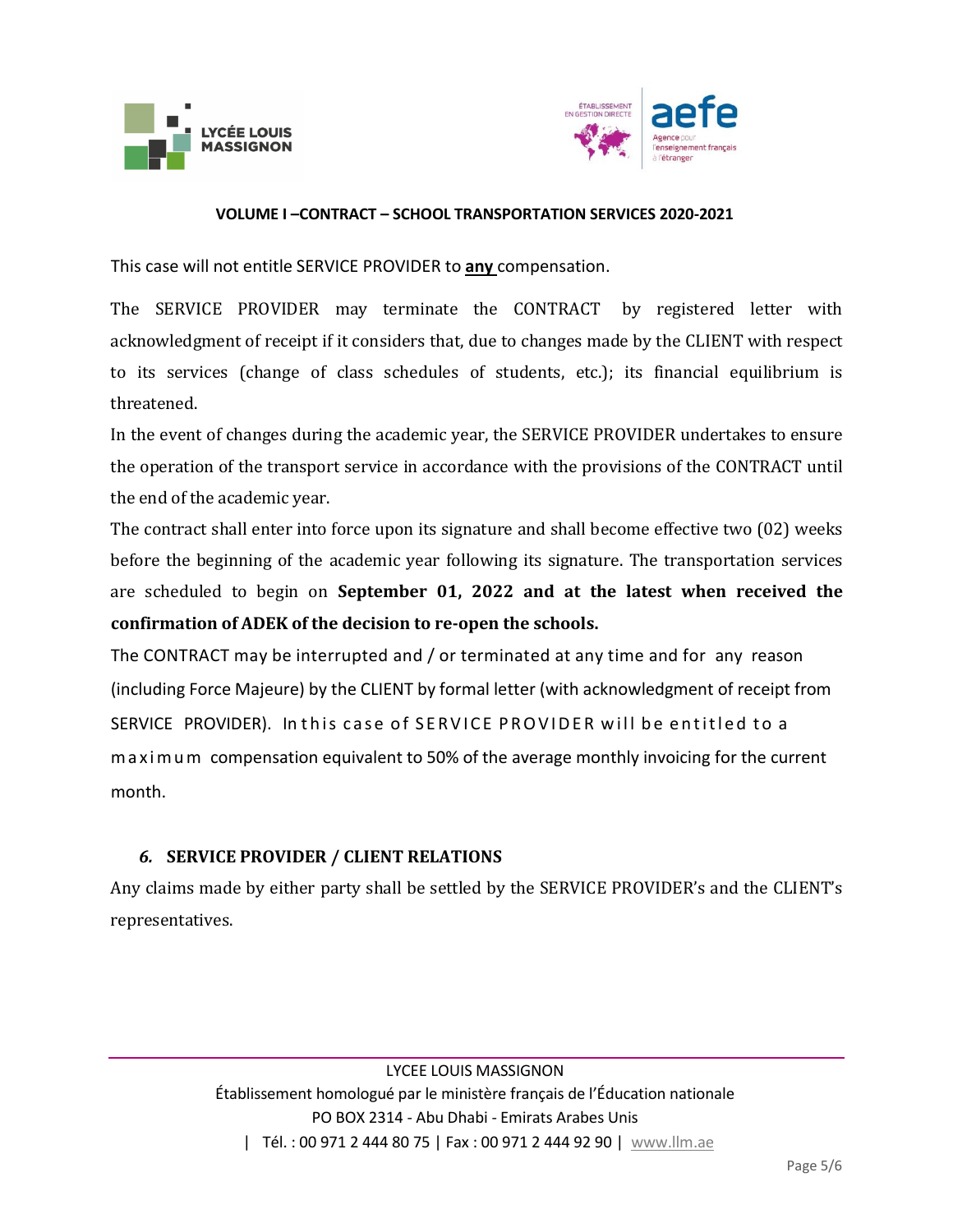



### *7.* **DISPUTES:**

Before seeking the jurisdiction of the Emirati law and the courts of the UAE, the parties undertake to amicably negotiate, as soon as practicable, all the problems arising between them in relation with the execution hereof.

### *8.* **TRANSITIONAL MEASURES:**

For three (03) months from the date of entry into force, the parties may agree to make amendments hereto, except on financial conditions and tariff systems, with the aim of achieving the maximum satisfaction of students and the families of Lycée Louis Massignon in Abu Dhabi.

Made on............................................ in Abu Dhabi (UAE).

| On behalf of the CLIENT |               |                      |                  | On behalf of the SERVICE PROVIDER |  |
|-------------------------|---------------|----------------------|------------------|-----------------------------------|--|
| <b>Full Name</b>        | ÷             |                      | <b>Full Name</b> |                                   |  |
| Position                | $\mathcal{L}$ | <b>The Principal</b> | Position         |                                   |  |
| Signature               | ÷             |                      | Signature        |                                   |  |

LYCEE LOUIS MASSIGNON Établissement homologué par le ministère français de l'Éducation nationale PO BOX 2314 - Abu Dhabi - Emirats Arabes Unis | Tél.: 00 971 2 444 80 75 | Fax: 00 971 2 444 92 90 | [www.llm.ae](http://www.llm.ae/)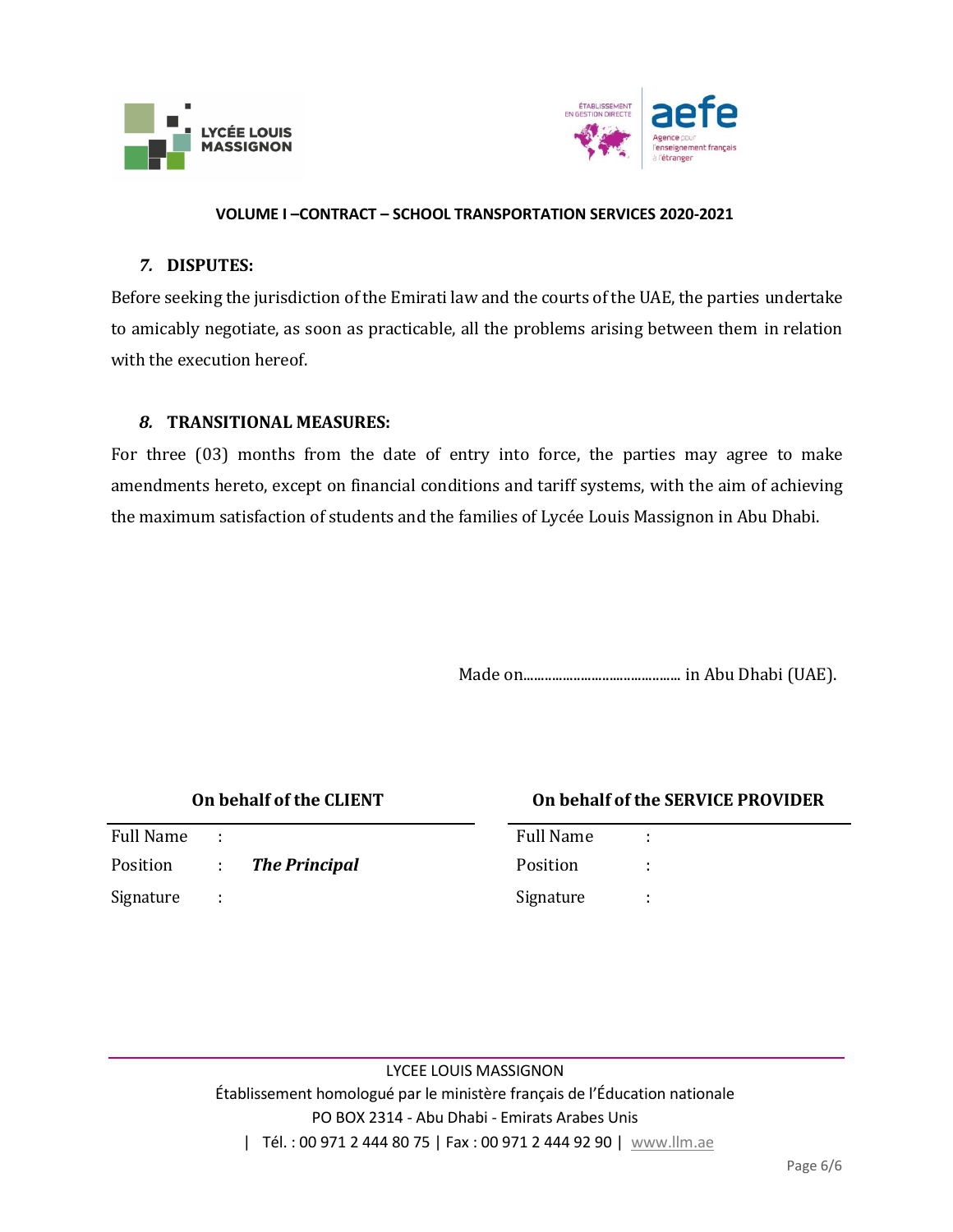



# **1. Objective of the SERVICES**

The French School "Lycée Louis Massignon" (CLIENT) offers its students a school transportation service in accordance with the 2022-2023 school calendar. This school transport service will be provided by the SERVICE PROVIDER.

The SERVICE PROVIDER shall take all the necessary measures in order to ensure the sustainability of the SERVICES and to contribute to its development by informing all the measures that should be taken to improve the school transport services entrusted to it.

## **2.Scope of the SERVICES**

The SERVICE PROVIDER's performance of the SERVICES is in full conformity with the law and the accepted Department of Transport (DOT) and ADEK (Abu Dhabi Education and Knowledge) rules and specifications and CLIENT rules and regulations.

Transportation services must be provided daily, as part of the school calendar, according to a trip defined in advance between the CLIENT and SERVICE PROVIDER. This trip may be modified by the CLIENT in case of necessity (adaptation to the traffic plan, works, deviations ...). The SERVICE PROVIDER shall be responsible of optimizing the bus circuit and may suggest modifications that must have obtained the written approval of the CLIENT before their application. The working hours of the CLIENT served shall be respected (see appendix 2). They may be evolved according to the necessities (decision of the School Board, works ....)

The SERVICE PROVIDER undertakes to implement the equipment, small and large buses in accordance with the applicable legislation.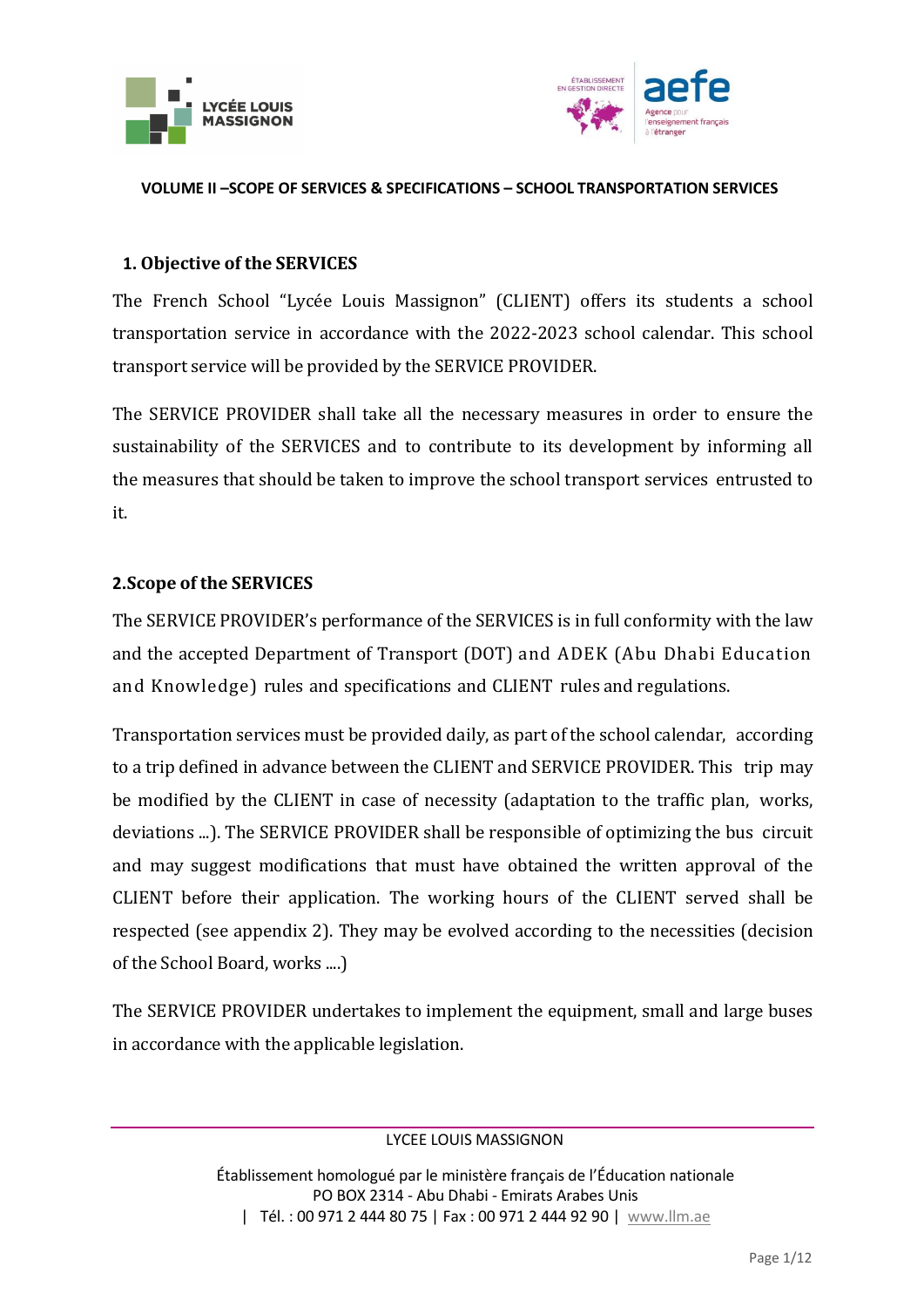



In the case of a significant increase or decrease in the number of students benefiting from the transportation service during the year, the SERVICE PROVIDER will have to adapt to the requirements of the needs.

The SERVICE PROVIDER shall provide buses adapted to local regulations, drivers and chaperones (exclusively females). The performance of these SERVICES shall revolve around several circuits: The school calendar is provided to the SERVICE PROVIDER in the month of July preceding the beginning of the academic year in September.

The transport must be carried out under normal conditions of regularity, cleanliness, safety and speed.

## **3.Vehicle characteristics**

The SERVICE PROVIDER shall provide the buses used to transport students.

All used buses shall be the property of SERVICE PROVIDER.

The buses must comply with the applicable laws and regulations in force (see Appendix 1, School Bus General Specifications Checklist).

The SERVICE PROVIDER shall also provide a rescue bus, ready at any time in case of breakdown or accident of another vehicle.

The SERVICE PROVIDER undertakes to provide the number of seats provided in the contract; all passengers must be transported seated. Children under 4 years old must be seated on a specific seat.

The SERVICE PROVIDER shall ensure that the vehicles requested by the CLIENT are able to ensure the school circuits according to the proposed vehicle loading gauge.

The SERVICE PROVIDER shall be responsible for the conformity, maintenance and condition of the vehicles.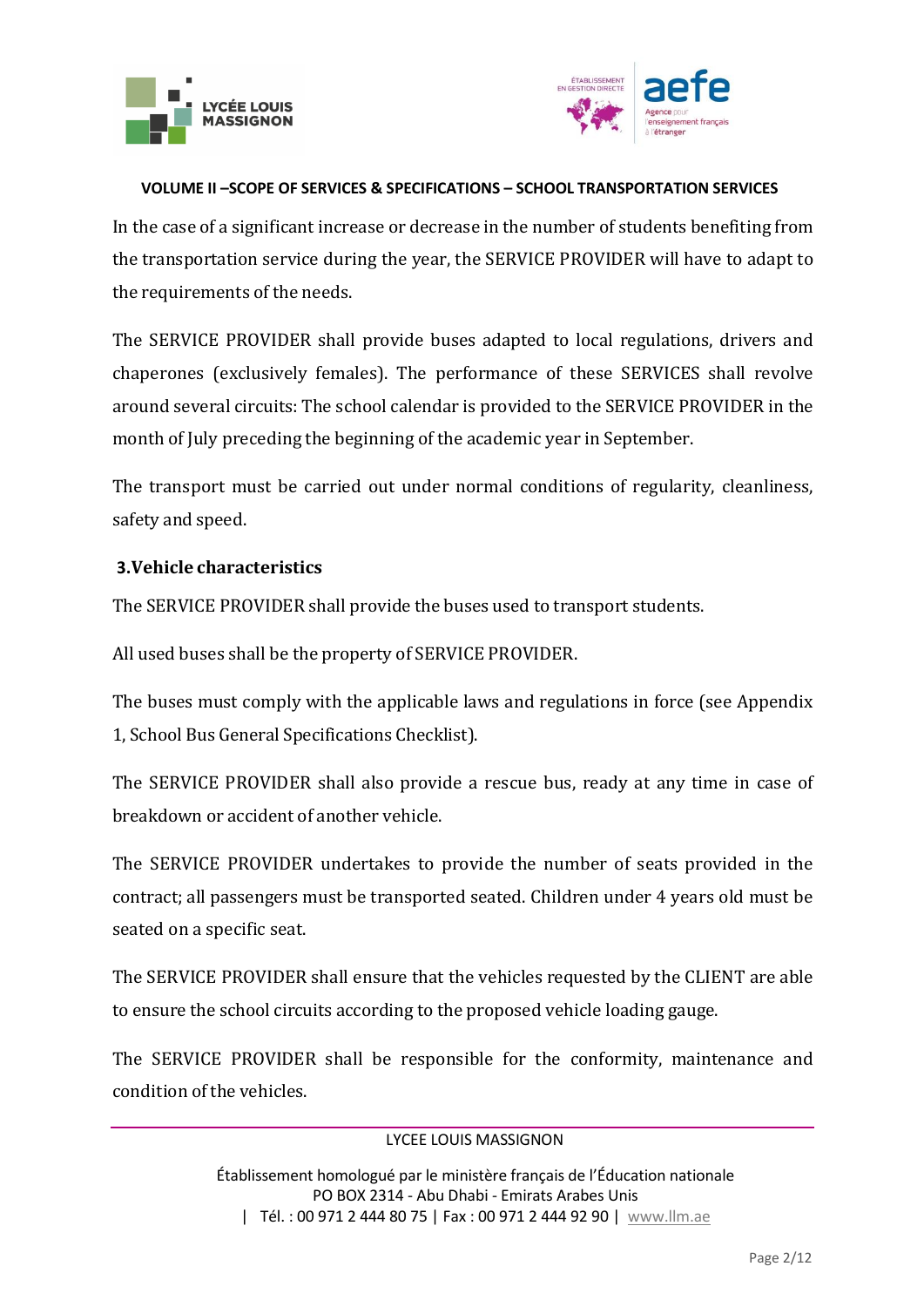



The SERVICE PROVIDER must ensure the maintenance of vehicles in perfect condition: lighting, painting, condition, seats and seat belts, braking system, tires, air conditioning system, first aid equipment etc ....

The SERVICE PROVIDER may implement a system of global positioning by smart phone.

The vehicles must at least be swept every day before commissioning and cleaned externally once a week.

## **4. Daily transportation, school trips and personal transportation**

The SERVICE PROVIDER shall ensure the daily transportations of the students according to the school calendar and the needs of the CLIENT.

For kindergarten pupils, the transportation shall be done on dedicated buses. The transport of kindergarten pupil on buses used by older students shall only be carried out in distant destinations, and after the family's signed approvals. The round-trip services shall be performed according to the same trips.

For other students, from elementary school to high school, a unique service is provided in the morning and the number of buses for a student arrival at the school between 7:40 and 7:50 am.

For the return, departures shall begin at 01:30 pm (priority shall be given to primary students), then at 03:30 and 05:30 pm.

#### LYCEE LOUIS MASSIGNON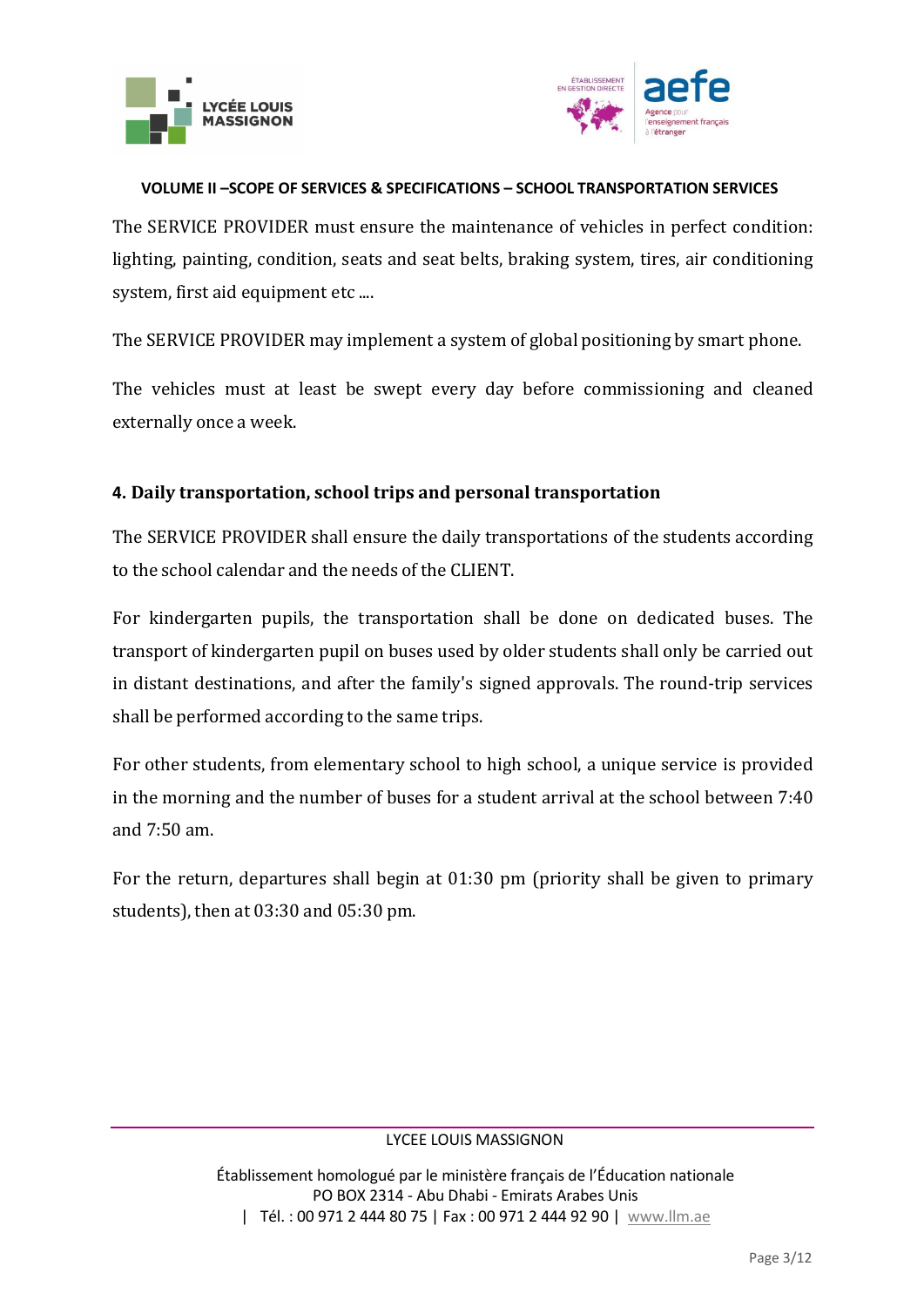



As part of the educational trips with students, the CLIENT shall benefit from the provision of 2 buses by SERVICE PROVIDER. These are used primarily by the secondary school. The SERVICE PROVIDER shall invoice fuel consumption.

If both buses are used (time of the school bus exceeded), the CLIENT shall rent buses and drivers from the SERVICE PROVIDER at the rates granted and mentioned in the price list.

The latter shall carry out a monthly invoicing.

As part of continuous training, missions and institutional events, the CLIENT shall:

- Rent additional bus provided by the SERVICE PROVIDER,
- Short term rental provided by the SERVICE PROVIDER

## **5. Staff**

The SERVICE PROVIDER shall hire, pay and manage independently his employees, thus keeping the CLIENT free of all related social, fiscal and legal charges and obligations.

Particularly :

- The SERVICE PROVIDER undertakes to provide enough staff to ensure the optimal service performance.
- The staff must be trained in safety rules and more generally ensure to prevent all causes of accidents or mitigate their consequences if occurred.

### LYCEE LOUIS MASSIGNON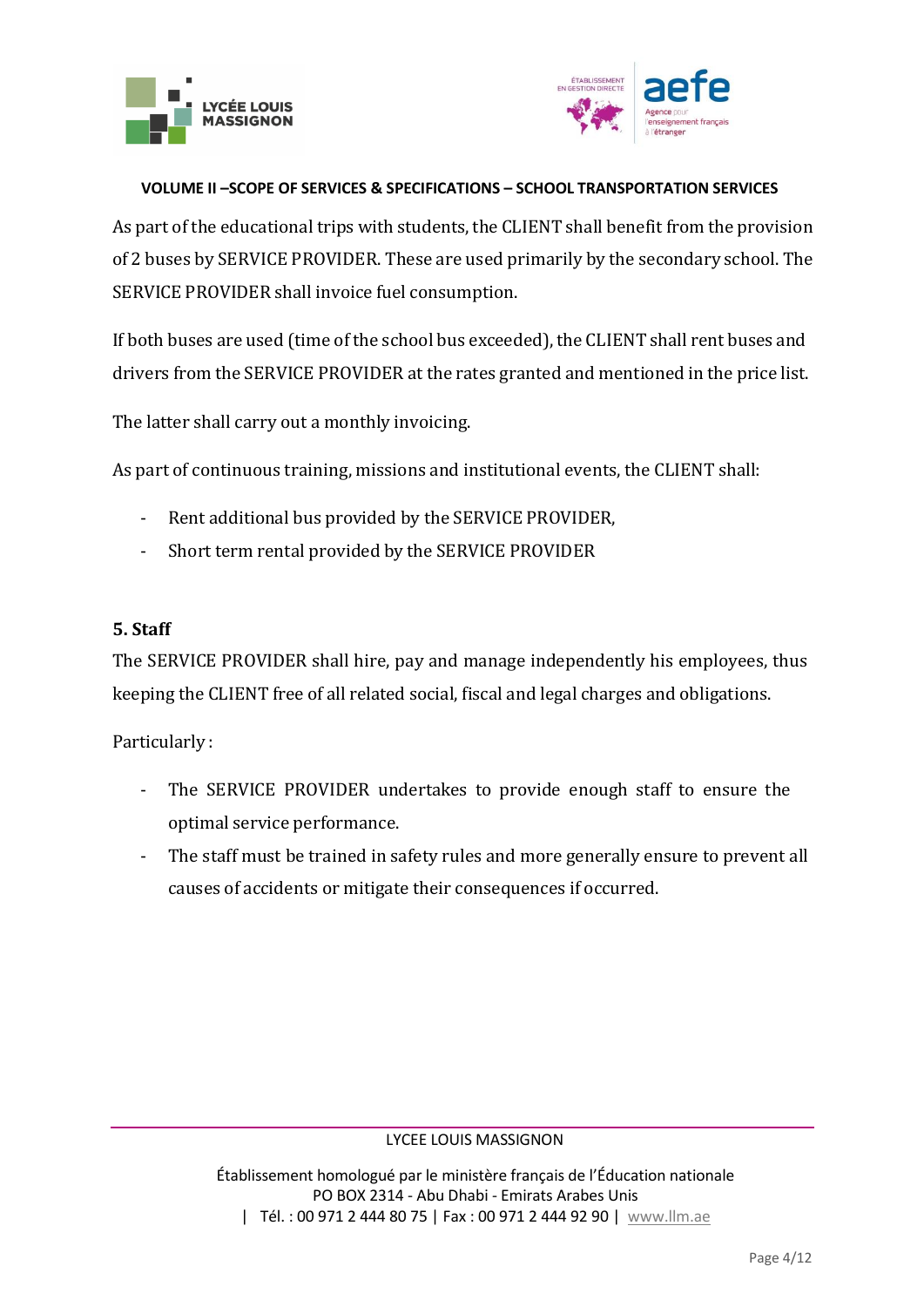



More particularly, it shall pay full attention to the following points:

- Respect of the general regulations concerning the transport of persons
- Respect of the Driving Code,
- Respect of the legislation concerning the transport of persons
- The Staff should have a enough level of English to ensure good communication.
- The staff shall have a mission of service. The reception of the passengers must be adapted to the public (children) and benevolent (smile and politeness formulas to respect).
- The staff shall also participate in the collective mission of education of the children, in the same way as the other staffs of the CLIENT.

The staff shall:

- Be able to handle conflict and emergencies situations such as evacuation of the bus by aiding students,
- Show respect and courtesy to accompanying agents.

It must also report to the CLIENT any problem of discipline from the students according to the deadlines defined in this document as well as any deterioration of the material the following day.

In the event of an incident, the driver must immediately alert the CLIENT's transport agent.

- The SERVICE PROVIDER shall provide its staff with all the work uniforms necessary for the accomplishment of their tasks. These uniforms shall be approved by the DOT for drivers and supervisors.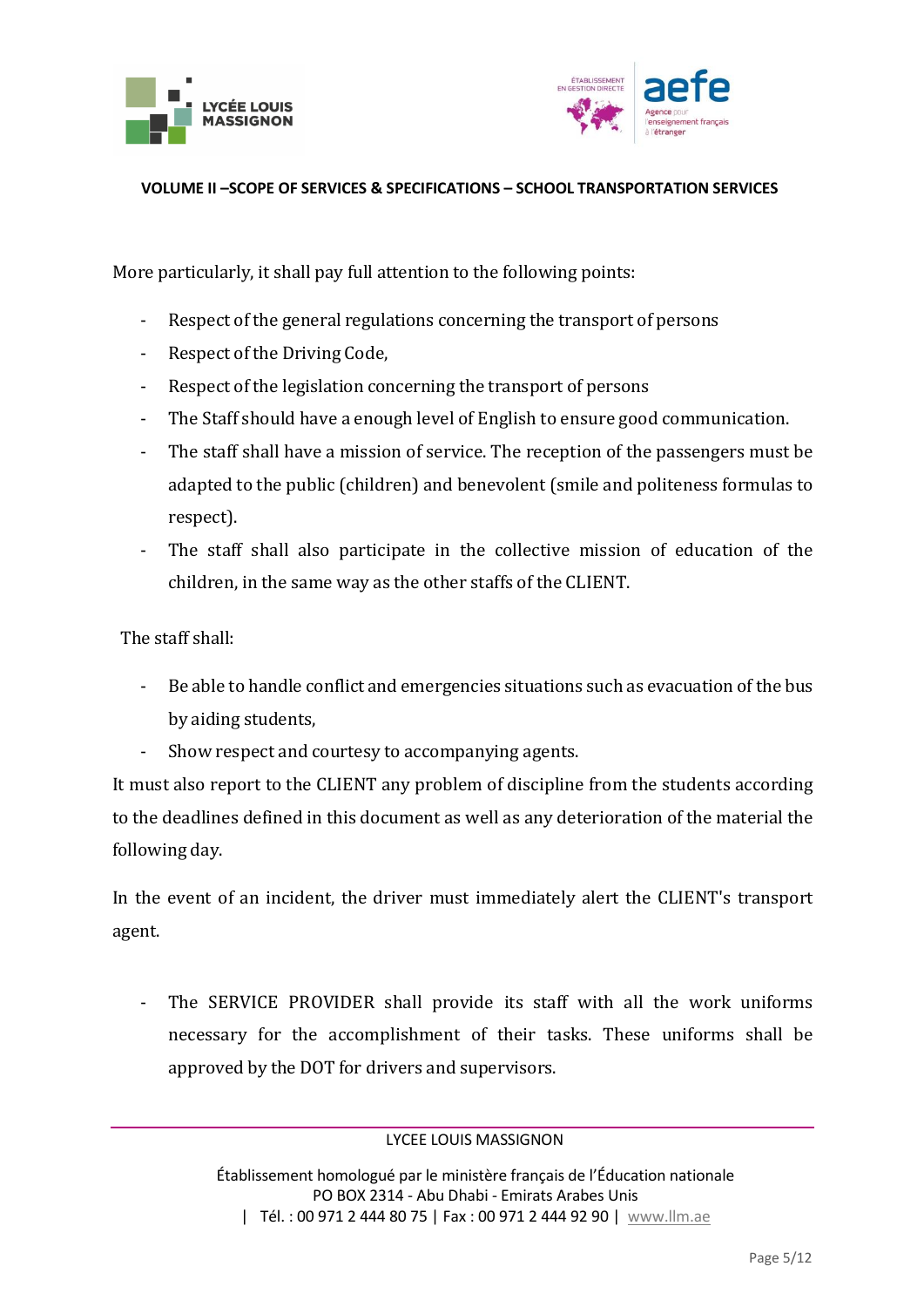



- The SERVICE PROVIDER undertakes to ensure the continuity of the SERVICE even in case of absence of its staff and during the holidays in accordance with the calendar of the CLIENT.
- The SERVICE PROVIDER shall check the state of health of its staff. It shall make all the arrangements in cases where the state of health of its staff is not compatible with the exercise of the school transport.
- The driving staff must always be reachable by their operating manager and vice versa in order to ensure responsiveness and efficiency in the day-to-day operation of the services.

The estimated hours of performance of the services (beginning and end) are indicated in APPENDIX 2

During the execution hereof, and in order to allow and / or modify the performance of the school bus service (s), certain hourly adaptations may:

- be brought by the CLIENT,
- be proposed by SERVICE PROVIDER and validated by the CLIENT.

The bus stop stations will be validated by the CLIENT. The SERVICE PROVIDER can carry out reconnaissance tours and propose certain adaptations of location of bus stop stations during the period hereof.

The adaptations and modifications must be validated by the CLIENT.

No additional station or complacency should be implemented without the approval of the CLIENT.

The staff shall be bound to inform the CLIENT of any danger related to the safety of school buses or trips of which it is aware.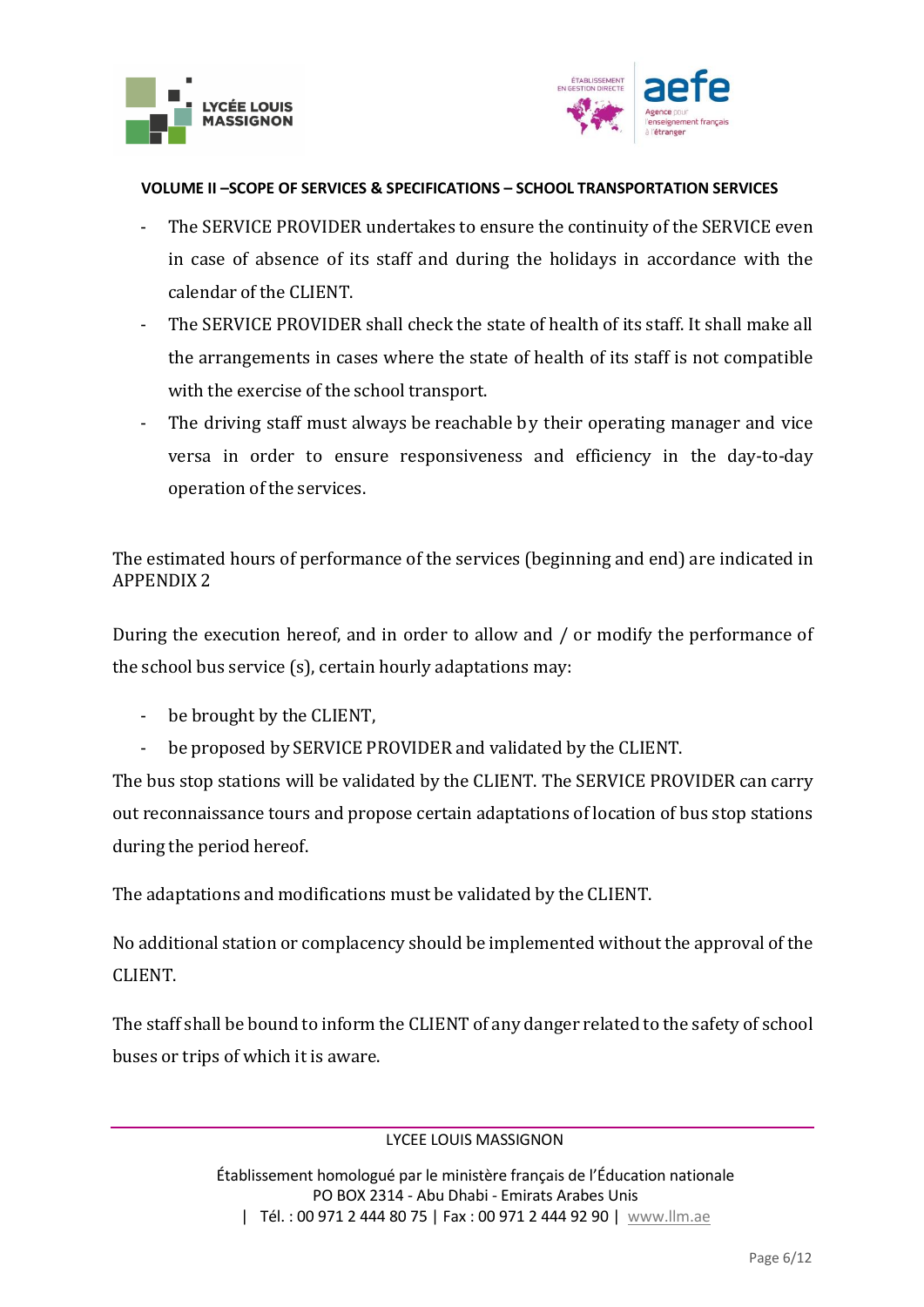



# **6. Rights and obligations of the CLIENT**

The CLIENT shall precisely describe its needs to SERVICE PROVIDER. The CLIENT shall send the annual school calendar and particularly detail the operations at the beginning and end of the academic year.

The CLIENT uses the CLIENT's transport coordinator as well as 2 drivers.

The transport coordinator, assisted by the 2 drivers of the CLIENT and the dedicated SERVICE PROVIDER interlocutor, shall manage the route of the bus lines.

The CLIENT's transport coordinator shall be responsible for the daily liaison with the families as well as the organization of the educational trips and the transport of personnel (see Article 4)

The CLIENT shall affirm the utmost importance that it grants to the safety of the transported students and the staff, and to the respect of the following essential rules:

- Technical visits of vehicles,
- Compulsory use of the seatbelt
- Distress signal,
- Availability of a fire extinguisher,

-

The CLIENT will ask the SERVICE PROVIDER to provide monthly and annual data (Counting the number of students for each trip, incidents, etc ...).

The CLIENT may prepare and keep up to date the data, making it possible to follow the frequentation and the quality of the service rendered to the passengers, and shall inform the SERVICE PROVIDER about the principal evolutions detected on the services which are entrusted to it.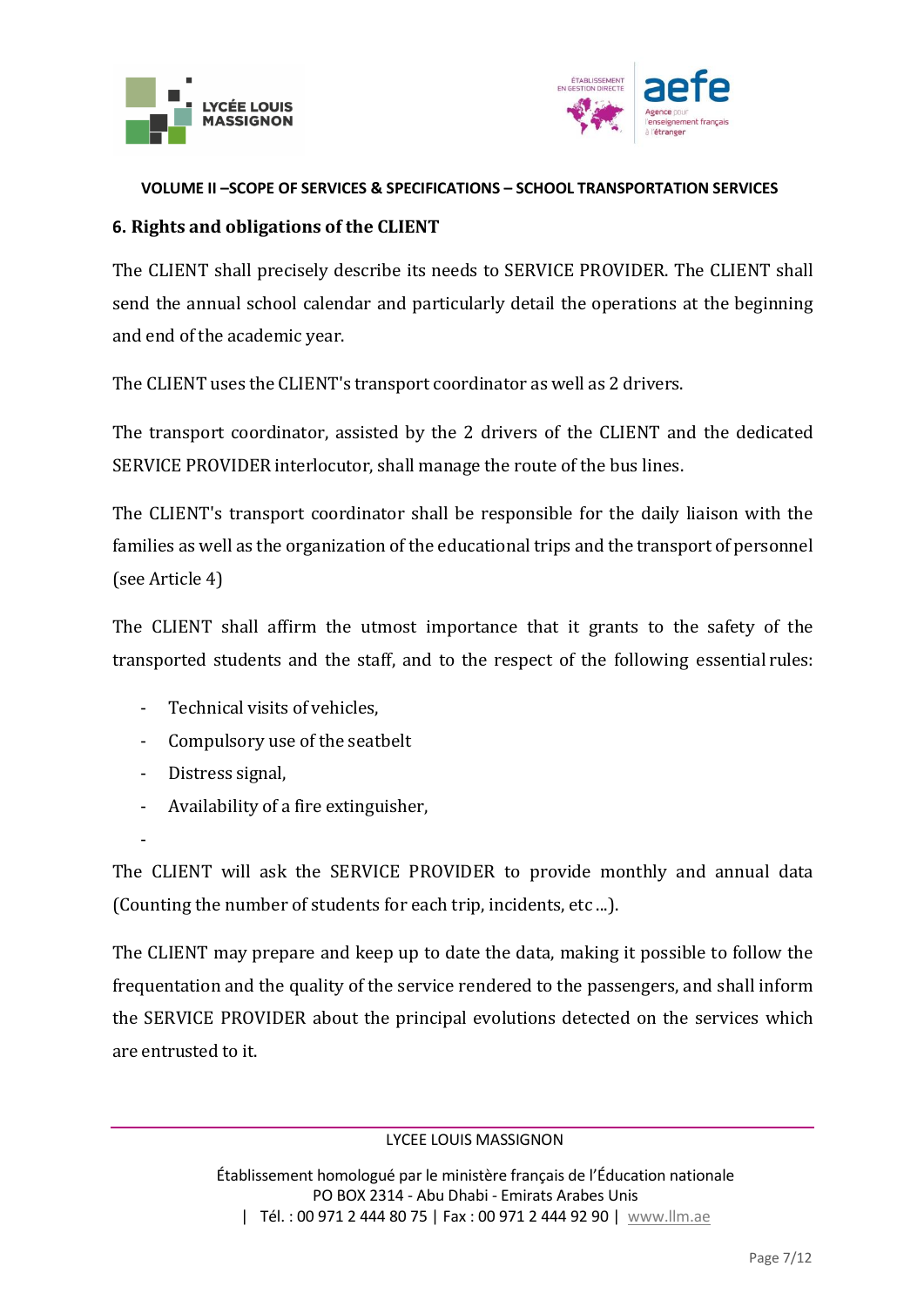



The CLIENT reserves the right to have the vehicle authorities in the SERVICE PROVIDER Park inspected by the vehicle authorities without prior notice. The latter may not object that.

## *Control of Performed Services*

The CLIENT may carry out checks at any time on all or part of the SERVICES performed by SERVICE PROVIDER. The latter may not refuse the. The purpose of these checks is to verify that all the requirements and obligations incumbent upon SERVICE PROVIDER and set out in these specifications are met.

The person in charge of these controls shall be made known to the SERVICE PROVIDER.

# **7. Rights and obligations of the SERVICE PROVIDER:**

The SERVICE PROVIDER shall provide the school transportation services according to the pickup points indicated as stop (see APPENDIX 2). The SERVICE PROVIDER shall oversee optimizing bus routes.

The SERVICE PROVIDER must respect the obligations resulting from the legislation applicable to school transport, such as the yellow color and the surveillance camera system.

The SERVICE PROVIDER must inform the CLIENT of the evolution of the legislation and the regulations relating the safety.

Any change to be made to the vehicles will be the responsibility of SERVICE PROVIDER.

The vehicles must comply with the regulations in force regarding the technical inspection of vehicles.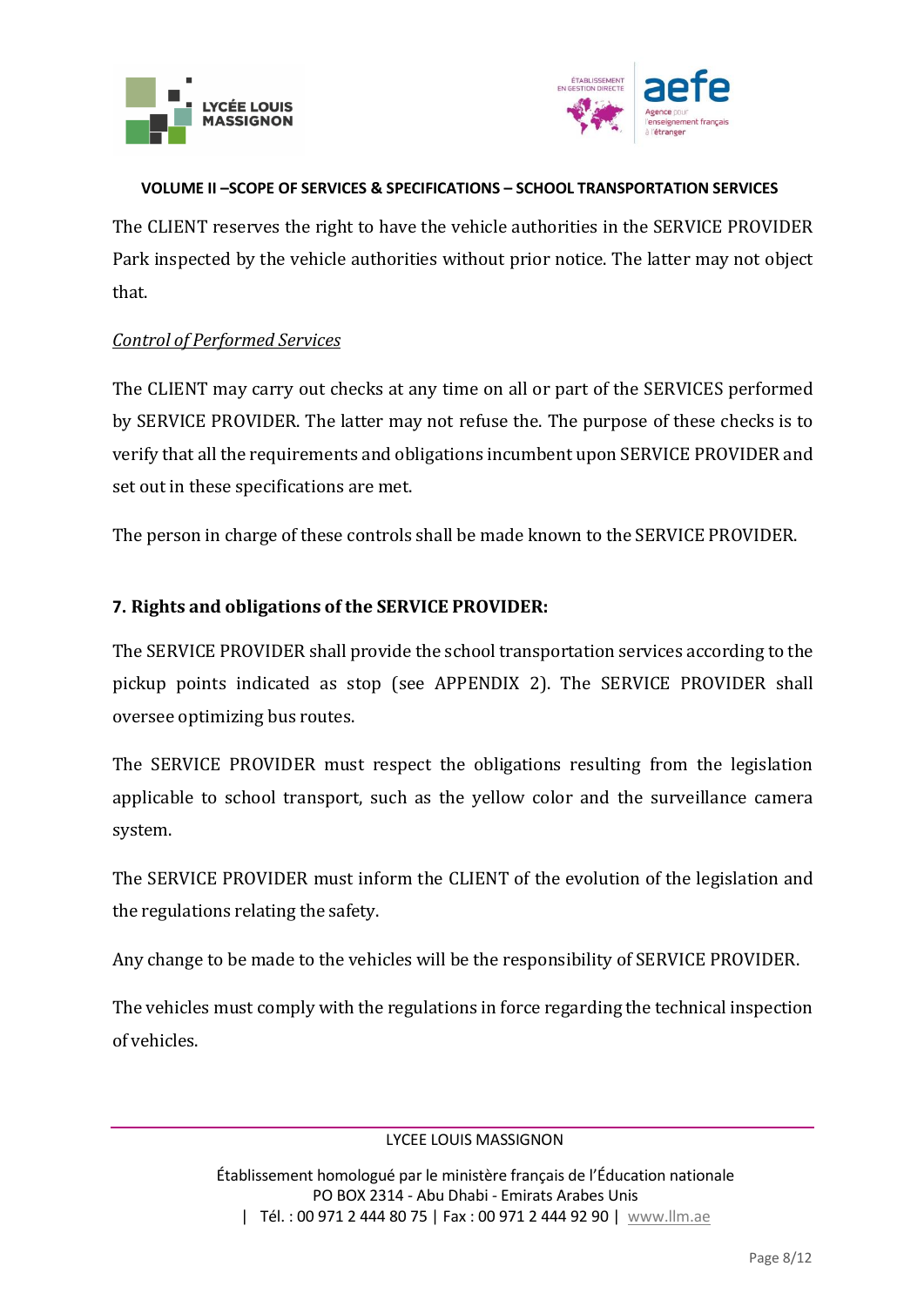



The SERVICE PROVIDER must leave all facilities to carry out the controls requested by the CLIENT.

In general, the SERVICE PROVIDER will take care to prevent all the causes of accidents or to mitigate their consequences if they occur.

In particular, the SERVICE PROVIDER should pay attention to the following points:

- Compliance with the general regulations governing the transport of persons (see Appendix 1) and bus safety and hygiene measures required from ADEK.
- Respect for the Highway Code

The SERVICE PROVIDER shall be subject to the approval of the local authorities. The latter is annexed to the CONTRACT signed by the Department of Transport (DOT), Abu Dhabi Emirates School Bus Regulations) will be provided as an annex to the CONTRACT and must be given at each renewal of the CONTRACT.

The SERVICE PROVIDER must hold a valid commercial license.

For all SERVICES, the SERVICE PROVIDER undertakes to provide a maximum level of reliability in the performance of the service by:

- The provision of a usual driver,
- The presence of a waybill in the vehicle indicating the route to be followed, the stations and schedules to be respected,
- The cleanliness inside and outside the vehicle
- The good general condition of the vehicle (maintenance and equipment of the vehicle)

#### LYCEE LOUIS MASSIGNON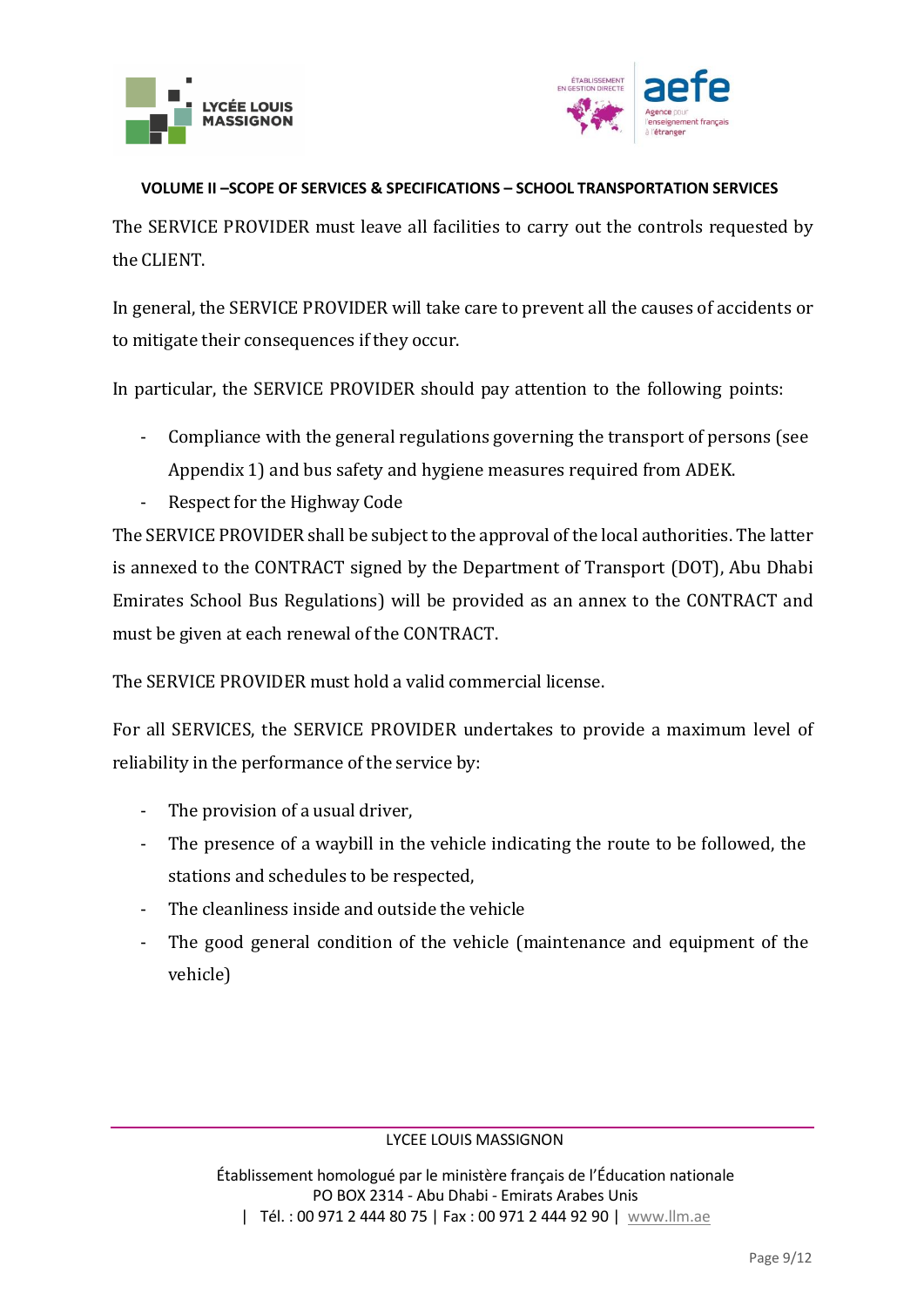



The SERVICE PROVIDER must send in writing to the CLIENT the effective load recorded on each circuit to avoid any excess in school buses that may jeopardize the safety of the transported students. During the academic year, any excess number of students found on school circuits must be reported to the CLIENT in writing immediately.

The number of students in the SERVICE PROVIDER transport chaperons is strictly forbidden.

The SERVICE PROVIDER must communicate the list of drivers in service and their assignment. It shall be held responsible for the quality of his drivers' service.

The SERVICE PROVIDER undertakes to ensure the validity of the driving licenses of its staff and other regulatory training, to provide a copy of driver's license, as soon as the contract enters into force.

The SERVICE PROVIDER shall be bound to respect its obligations in terms of the training of Drivers and chaperons.

The SERVICE PROVIDER shall send all the documents necessary for the accreditation of all the supervisors to ADEK (Abu Dhabi Education and Knowledge).

The SERVICE PROVIDER undertakes in the management system for the maintenance of the vehicles put into service in order to guarantee the safety, the comfort of the trips but also the regularity (schedules) of the services regarding the transmitted waybills.

After the notification of the contract, and at the latest 10 days before the effective start of the services, the SERVICE PROVIDER shall provide the copies of the last minutes of technical control.

#### LYCEE LOUIS MASSIGNON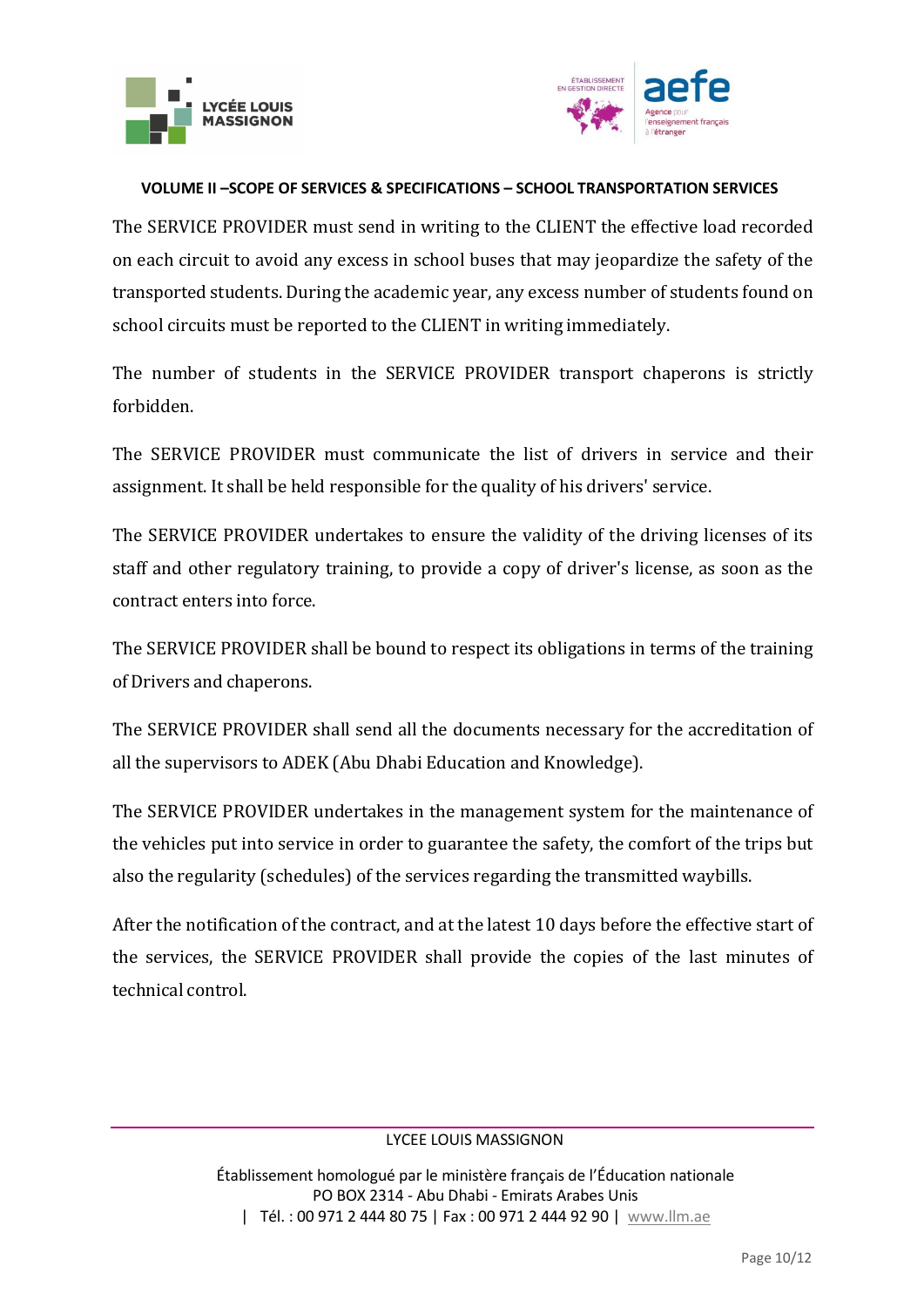



## 7.**1 Management of breakdowns and incidents**

The SERVICE PROVIDER shall be bound at least to inform the CLIENT within thirty (30) minutes of any bodily and / or equipment injury occurred during the transportation of students entrusted to it.

The SERVICE PROVIDER undertakes to report in a precise way to the CLIENT the nature of the incidents which prevented the normal progress of the service, within thirty (30) minutes.

Particularly, the SERVICE PROVIDER shall report work and obstacles to traffic disrupting traffic.

In the event of a complaint from a user, the SERVICE PROVIDER must provide clarification to the CLIENT regarding the reason for the disruption.

## 7**.2 Picking up and Dropping Off Students**

The SERVICE PROVIDER is required to pick up of and drop off the students at the stop stations fixed in the contract, without making any modification except express request of the CLIENT.

In particular, it shall ensure that the conditions for picking up and dropping off the students do not pose an immediate threat to their safety.

The drop off of the students shall be made on the zones arranged for this purpose. The SERVICE PROVIDER must conform to the surroundings of the CLIENT's establishment and the CLIENT's instructions in terms of parking and traffic.